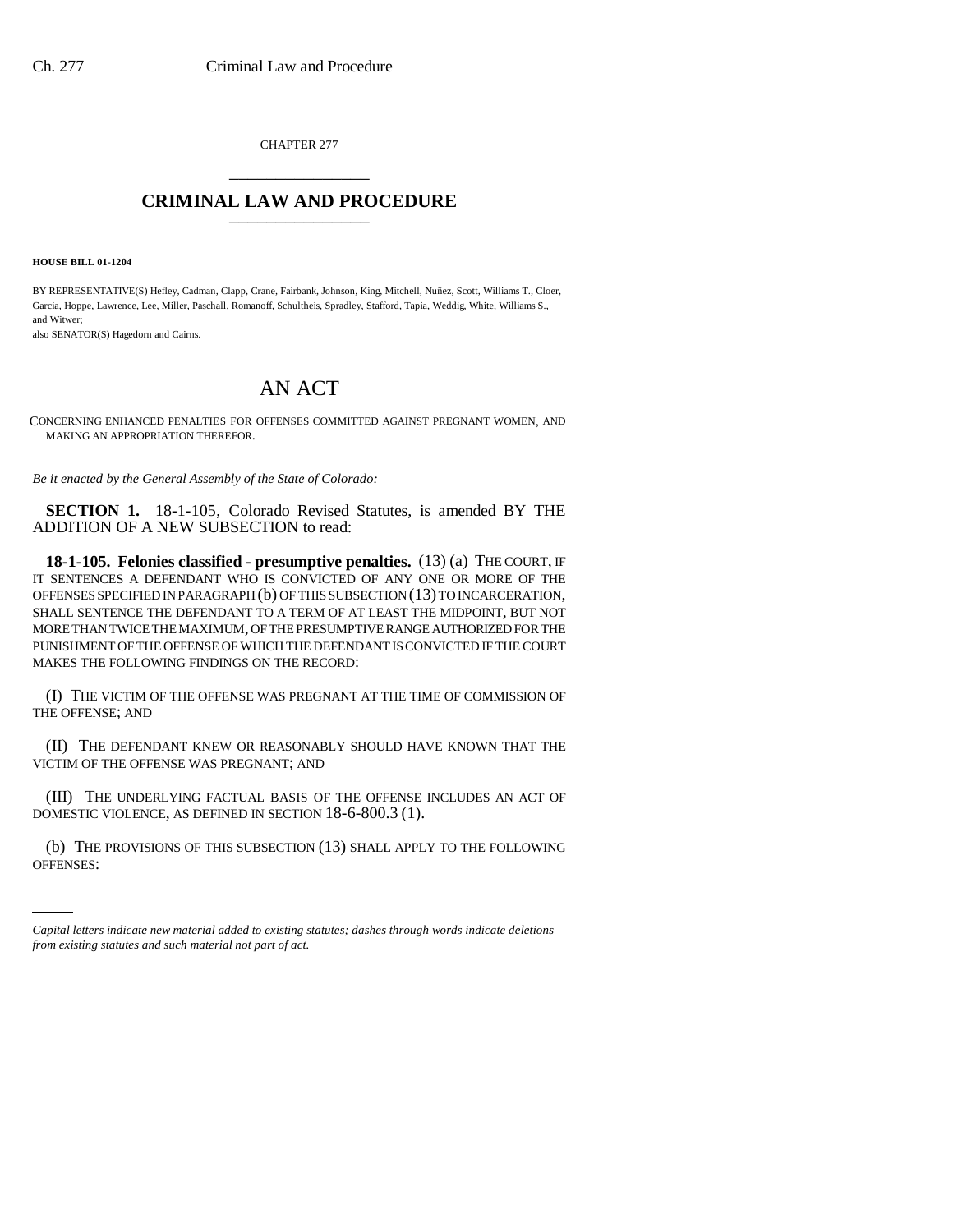(I) MURDER IN THE SECOND DEGREE, AS DESCRIBED IN SECTION 18-3-103;

(II) MANSLAUGHTER, AS DESCRIBED IN SECTION 18-3-104;

(III) CRIMINALLY NEGLIGENT HOMICIDE, AS DESCRIBED IN SECTION 18-3-105;

(IV) VEHICULAR HOMICIDE, AS DESCRIBED IN SECTION 18-3-106;

(V) ASSAULT IN THE FIRST DEGREE, AS DESCRIBED IN SECTION 18-3-202;

(VI) ASSAULT IN THE SECOND DEGREE, AS DESCRIBED IN SECTION 18-3-203;

(VII) VEHICULAR ASSAULT, AS DESCRIBED IN SECTION 18-3-205.

(c) NOTWITHSTANDING ANY PROVISION OF THIS SUBSECTION (13) TO THE CONTRARY, FOR ANY OF THE OFFENSES SPECIFIED IN PARAGRAPH (b) OF THIS SUBSECTION (13) THAT CONSTITUTE CRIMES OF VIOLENCE, THE COURT SHALL SENTENCE THE DEFENDANT IN ACCORDANCE WITH THE PROVISIONS OF SECTION 16-11-309, C.R.S.

**SECTION 2.** 18-1-106, Colorado Revised Statutes, is amended BY THE ADDITION OF A NEW SUBSECTION to read:

**18-1-106. Misdemeanors classified - penalties.** (6) FOR A DEFENDANT WHO IS CONVICTED OF ASSAULT IN THE THIRD DEGREE, AS DESCRIBED IN SECTION 18-3-204, THE COURT, IN ADDITION TO ANY FINE THE COURT MAY IMPOSE, SHALL SENTENCE THE DEFENDANT TO A TERM OF IMPRISONMENT OF AT LEAST SIX MONTHS, BUT NOT LONGER THAN THE MAXIMUM SENTENCE AUTHORIZED FOR THE OFFENSE, AS SPECIFIED IN THIS SECTION, WHICH SENTENCE SHALL NOT BE SUSPENDED IN WHOLE OR IN PART, IF THE COURT MAKES THE FOLLOWING FINDINGS ON THE RECORD:

(a) THE VICTIM OF THE OFFENSE WAS PREGNANT AT THE TIME OF COMMISSION OF THE OFFENSE; AND

(b) THE DEFENDANT KNEW OR SHOULD HAVE KNOWN THAT THE VICTIM OF THE OFFENSE WAS PREGNANT; AND

(c) THE UNDERLYING FACTUAL BASIS OF THE OFFENSE INCLUDES AN ACT OF DOMESTIC VIOLENCE, AS DEFINED IN SECTION 18-6-800.3 (1).

**SECTION 3.** Part 1 of article 1 of title 17, Colorado Revised Statutes, is amended BY THE ADDITION OF A NEW SECTION to read:

**17-1-133. Appropriation to comply with section 2-2-703 - HB 01-1204.** (1) PURSUANT TO SECTION 2-2-703, C.R.S., THE FOLLOWING STATUTORY APPROPRIATIONS, OR SO MUCH THEREOF AS MAY BE NECESSARY, ARE MADE IN ORDER TO IMPLEMENT H.B. 01-1204, ENACTED AT THE FIRST REGULAR SESSION OF THE SIXTY-THIRD GENERAL ASSEMBLY:

(a) FOR THE FISCAL YEAR BEGINNING JULY 1, 2003, IN ADDITION TO ANY OTHER